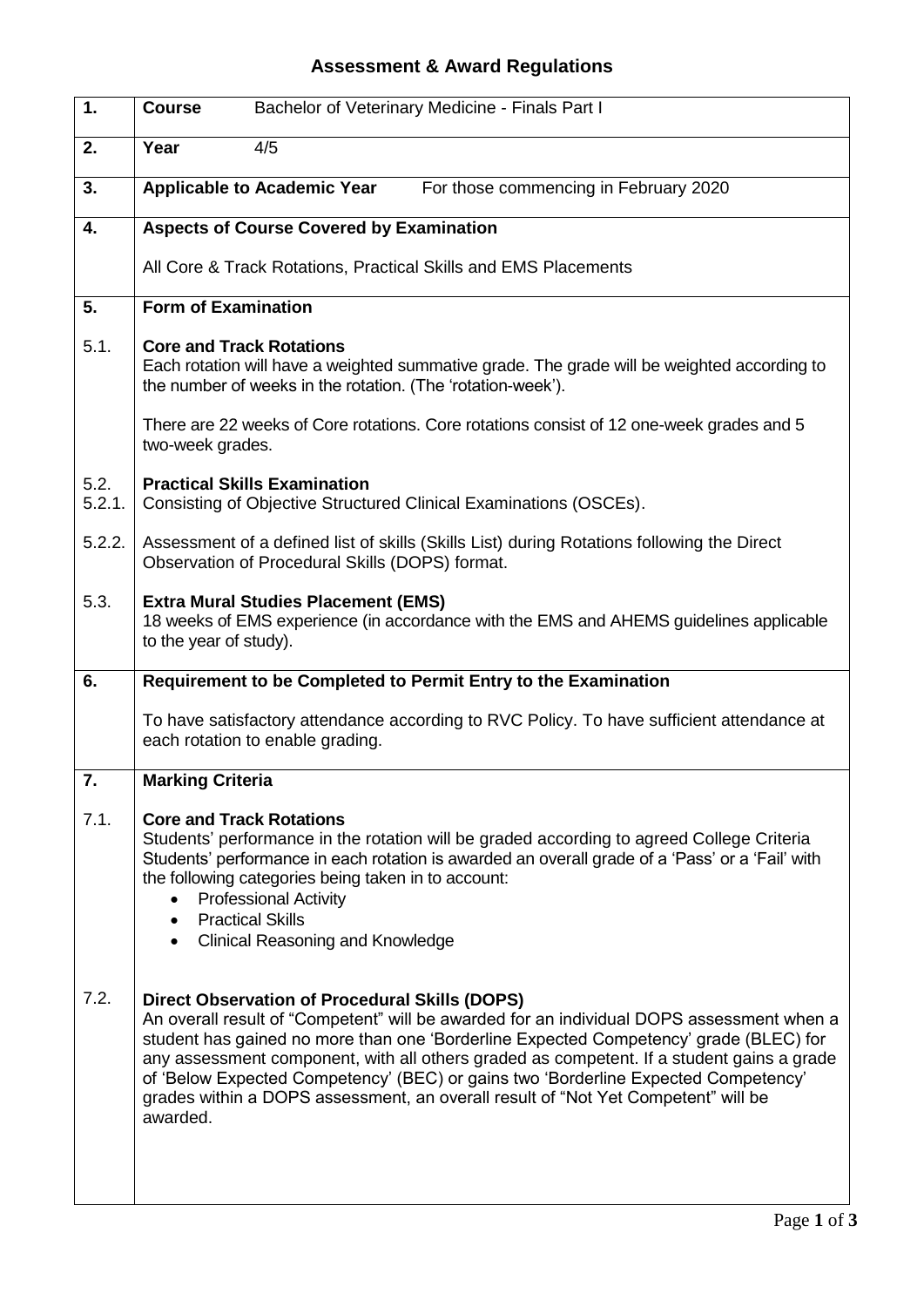## **Assessment & Award Regulations**

| 7.3.  | <b>Objective Structured Clinical Examination (OSCE)</b><br>A pass mark will be set for each OSCE station according to approved and accepted<br>standard setting protocols. The minimum number of stations to be passed will also be set.<br>The final mark will then be normalised and scaled. |
|-------|------------------------------------------------------------------------------------------------------------------------------------------------------------------------------------------------------------------------------------------------------------------------------------------------|
| 7.4.  | <b>Extra Mural Studies Placements (EMS and AHEMS)</b><br>Submission of appropriate documentation by the format, timings and deadlines specified for<br>the student's EMS or AHEMS placements.                                                                                                  |
| 8.    | <b>Allocation of Marks and any Additional Requirements</b>                                                                                                                                                                                                                                     |
| 8.1.  | <b>Core Rotations</b><br><b>Overall Grade for Each Rotation:</b><br>To pass a Rotation a student must achieve an overall grade of 'Pass' as stated in<br>section 7.1 above.                                                                                                                    |
| 8.2.  | Direct Observation of Procedural Skills (DOPS)<br>See section 7.2 above.                                                                                                                                                                                                                       |
| 8.3.  | <b>Objective Structured Clinical Examination (OSCE)</b><br>See section 7.3 above.                                                                                                                                                                                                              |
| 8.4.  | <b>Extra Mural Studies Placement (EMS)</b><br>EMS placements are not graded but need to be satisfactorily completed and appropriate<br>documentation submitted.                                                                                                                                |
| 9.    | <b>Requirements to Pass Overall</b>                                                                                                                                                                                                                                                            |
| 9.1.  | <b>First Sit</b><br>In order to pass a student will be required to have:                                                                                                                                                                                                                       |
|       | Passed each of the individual Core Rotations<br><b>AND</b>                                                                                                                                                                                                                                     |
|       | Passed the Practical Skills Examination (OSCE) having obtained at least an<br>aggregated average of 50% from the OSCE; and have passed the minimum number<br>of OSCE stations;                                                                                                                 |
|       | <b>AND</b><br>Gained a mark of "Competent" in all DOPS Skills;<br><b>AND</b>                                                                                                                                                                                                                   |
|       | Completed 18 weeks of Clinical EMS experience<br><b>AND</b>                                                                                                                                                                                                                                    |
|       | Be able to complete the course within 5 years from the start of year 3.                                                                                                                                                                                                                        |
| 9.2.  | <b>Resit</b><br>As First sit.                                                                                                                                                                                                                                                                  |
| 10.   | <b>Consequences of Failure</b>                                                                                                                                                                                                                                                                 |
| 10.1. | If a student fails a rotation they are permitted to repeat it once.                                                                                                                                                                                                                            |
| 10.2. | A student is permitted to repeat up to 4 weeks of rotations without deferring the sitting of Finals<br>written exams provided that time permits. Sitting of Finals will not be delayed for such students<br>who are successful at the second attempt to pass a rotation.                       |
|       |                                                                                                                                                                                                                                                                                                |